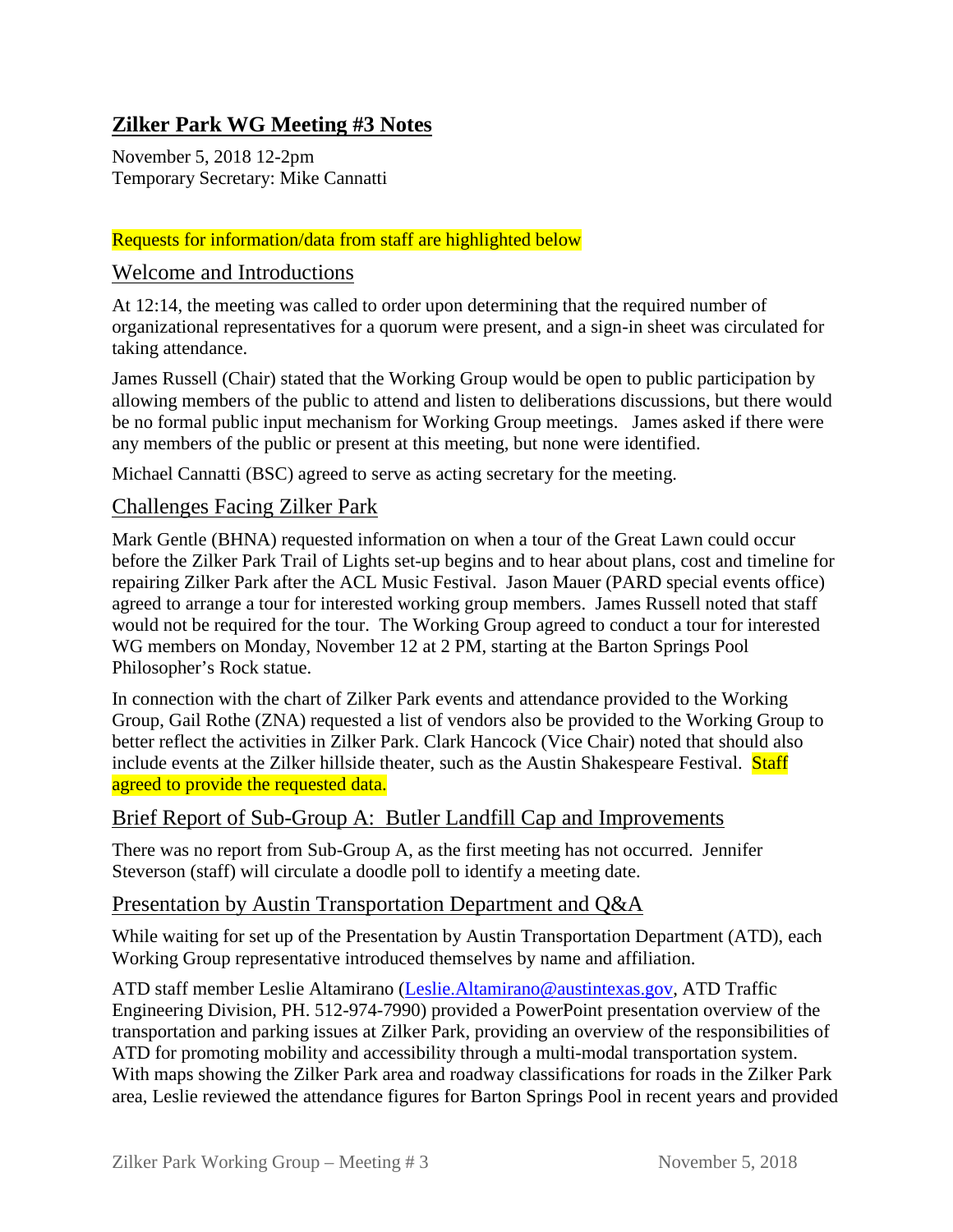an overview of the parking spaces and usage in the park area, including average use parking numbers for paved and unpaved parking in the park. In presenting the parking data, Leslie stated the assumption that parking in the Polo Field Area was

"off the table" going forward. In addition, Leslie reviewed the transportation challenges presented by having special events at Zilker Park, as well as parking management strategies implemented by ATD to address same, including (1) creating one-side street parking in the neighborhood streets near Zilker Park, (2) promoting multi-modal options for special event transportation (e.g. buses, shuttles, walking, biking, rideshare, cabs, etc.), and (3) future plans for addressing parking and traffic challenges, such as creating protected bike lanes on Barton Springs Road, creating an urban trail or shared used path on Azie Morton Road, creating a crosswalk at Azie Morton and Lund, and improvements on South Lamar/Barton Spring Road intersection from the 2016 Bond Corridor project.

Roy Waley (Sierra) asked if ATD had plans to provide Cap Metro shuttle service to promote park-and-ride solutions to Zilker Park. Leslie stated that there were some (unspecified) efforts underway to create park-and-ride options through cap Metro.

Clark Hancock (Vice Chair) requested that data for average peak use parking during summer weekends be provided. ATD agreed to provide these numbers.

Angela Richter (SBCA) asked about the parking data for the entirety of Zilker Park, and not just Barton Springs. PARD agreed to provide the requested information.

Mark Gentle (BHNA) asked if ATD can help the Working Group with identifying solutions. Leslie reported that she has been assigned as a staff resource for the Working Group, but noted that there are many competing constraints that apply to solving the parking and traffic issues at Zilker Park.

Mark Gentle (BHNA) asked if the city has shuttles that could be accessed to provide remote parking solutions. Leslie stated that the city does not own any shuttles, but ATD does have experience with shuttle services and locations that could be considered, and she recommended that a "trip demand study" be conducted before attempting to identify specific shuttle service solutions.

Roy Waley (Sierra) stated that the main focus of the Working Group should be finding a shuttle solution to the parking and traffic needs at Zilker Park, and asked about the timing requirements for a trip demand study. Leslie stated that a study could be conducted in 2 to 3 months, though up to six months would be required to go through the city's contracting process. According to Leslie and PARD, the city's rotation list of providers might not be available to provide a "trip demand study" of the transportation issues.

Leslie noted that the city has special events experience to draw on in identifying shuttle services, and suggest that a pilot project could be proposed for consideration if the Working Group is interested.

In response to questions about whether there are agreements between the city and TxDOT for the areas under MoPac, Leslie stated that the city has agreements for the MoPac bridge north of Lady Bird Lake, but not on the south side. The Working Group requested that any Memorandum of Understanding between the city and TxDOT for MoPac be provided.

James Russell (Chair) noted that having shuttle service on one-way roads can be can create significant congestion for traffic flow, and asked if the park roads could be configurable as two-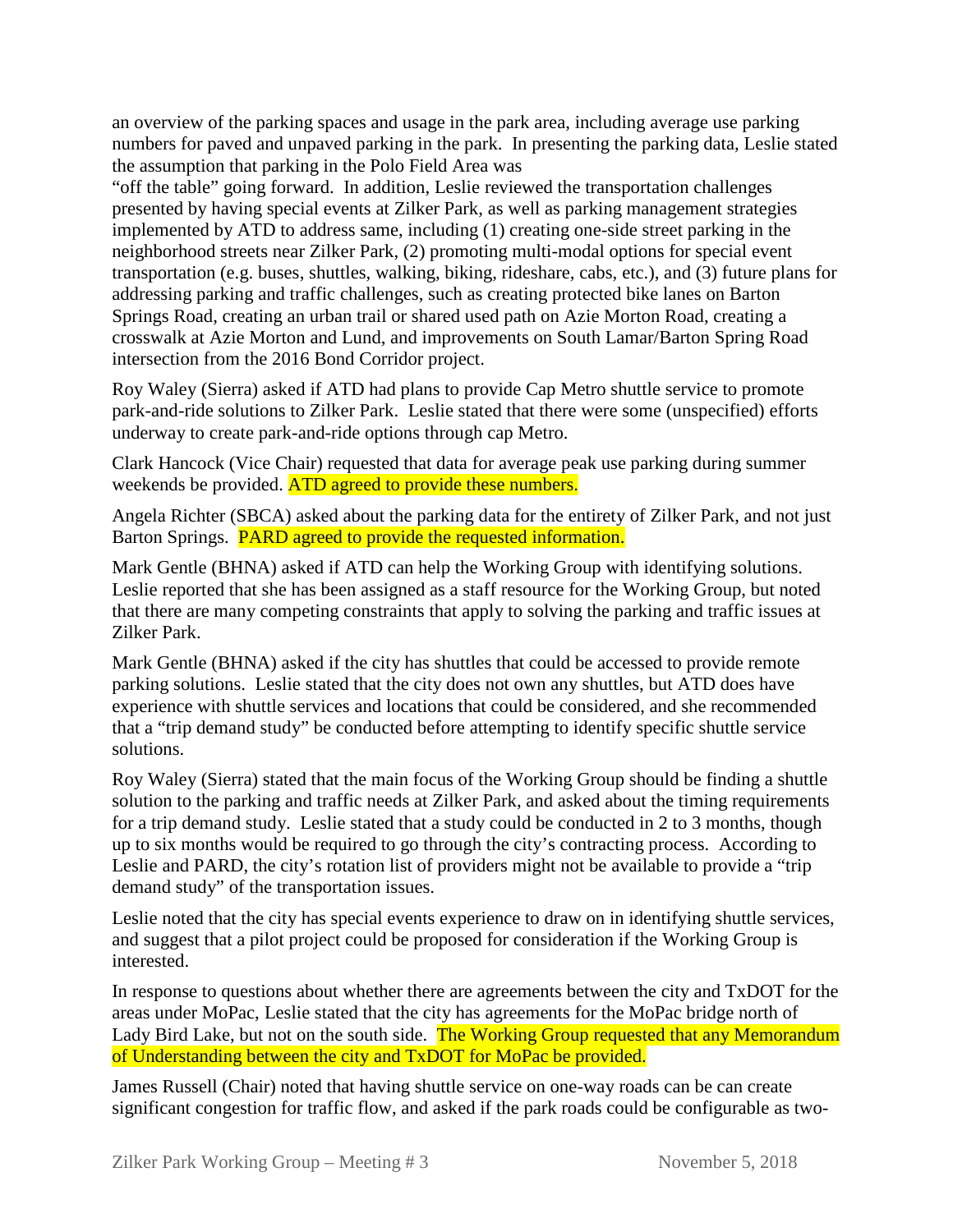way roads to improve accessibility for shuttle service. Leslie stated that ATD has not looked at that issue because ATD does not have jurisdiction over park roads. A discussion ensued about which city department as responsibility for park roads and public right of way, including Stratford Drive.

James Russell (Chair) noted that a shuttle service which identifies parking areas close to Zilker Park will likely add to the congestion problems in the area, and recommended that shuttle parking locations be considered that are further away (e.g., Burger Center) to reduce localized traffic congestion near the park.

Gail Rothe (ZNA) asked if signage can be used to show the parking status and recommend "park and ride" locations to park visitors. Leslie agreed that computerized or dynamic signs would be a suitable approach, but not static signs which do not reflect the actual parking conditions should not be used.

Roy Waley (Sierra) noted that special needs parking at the park should be increased, even if overall parking number spaces or reduced.

Clark Hancock (Vice Chair) requested that the Working Group be provided with information on the baseline parking data, as well as peak time, non-special events parking data in terms of dates, times and hours, and identification of parking opportunities outside of the park (e.g. private parking lots). And to provide recommendations for any pilots parking projects, the feasibility of such projects should identify the cost of shuttle service and specific timing for a win shuttle services will be provided.

James Russell (Chair) noted the Working Group discussion seemed to be focusing on running Zilker Park like a special event where shuttles are running during peak times, and asked if city staff had any concerns. In response, Frances (?) suggested that the Working Group identify other successful city shuttle programs to understand the opportunities for shuttle services, but recommended that the Working Group should also look at other transportation options, such as bike, bus, cab, ridesharing, etc. She also recommended that the Working Group conduct a survey of park users to get other ideas and to understand what would motivate different transportation usage from traditional car parking behavior. Leslie Altamirano (ATD) stated that the demand study can help identify users and their preferences to help guide the Working Group's work. James Russell (Chair) noted that the various stakeholders groups represented by the Working Group could be solicited for survey responses.

Mark Gentle (ZNA) asked about the timeline in the City Council resolution in terms of the City Manager's responsibility for conducting a "traffic and parking study" by December 31, 2019. City staff stated that preliminary information has been collected on the parking study, but additional analysis will be directed to assess neighborhood parking impacts from eliminating Polo Field parking or otherwise reducing parking opportunities in Zilker Park. The Working Group discussed the challenges with meeting the deadline requirements in the City Council resolution, but Lem Williams (Council Dist. 6) noted that it is not unusual for city task forces to require additional time.

James Russell (Chair) noted that the Working Group's short term recommendations can include recommendations to conduct a "trip demand study" to assess traffic and parking. Liana Kallivoka (PARD) explained that the Working Group can provide short-term recommendations in keeping with the March 1, 2018 deadline for providing a report to Council, and can also